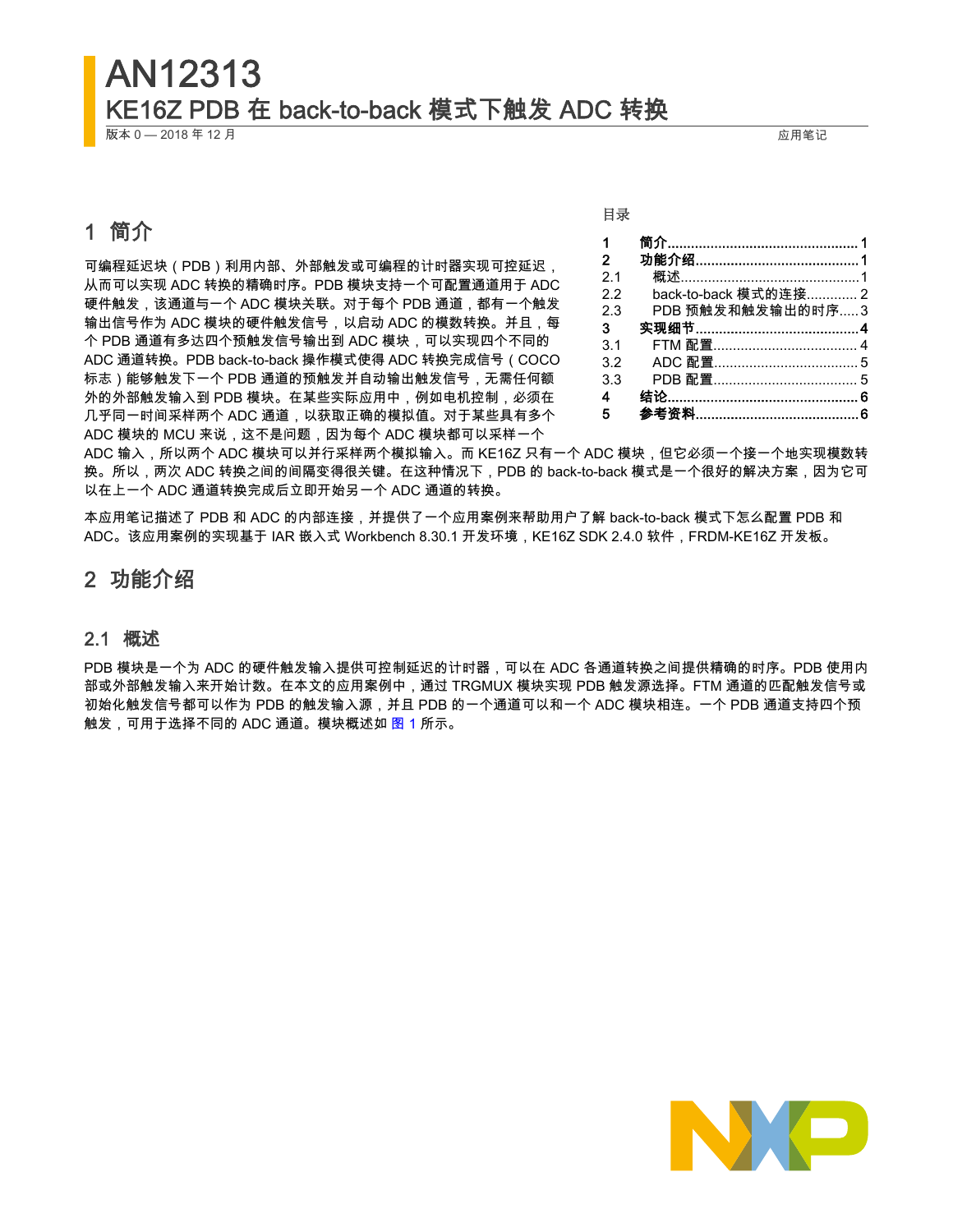<span id="page-1-0"></span>

## 2.2 back-to-back 模式的连接

在 PDB 单元内部以环的形式来实现 PDB 的 back-to-back 模式的连接。back-to-back 模式下,需要先接收到一个 ADC 转换完成 的标志,以触发下一个 PDB 预触发输出。PDB 一旦接收到触发输入信号,便会在预定义的延迟时间后生成第一个预触发输出。 下文所示的 PDB back-to-back 模式是基于配置 PDB0\_CH0C1\_BB 位实现的。

- 当 BB [0] = 1 时,PDB0 通道 0 的预触发 0 的输入是:ADC0SC1D\_COCO;
- 当 BB [1] = 1 时,PDB0 通道 0 的预触发 1 的输入是:ADC0SC1A\_COCO;
- 当 BB [2] = 1 时,PDB0 通道 0 的预触发 2 的输入是:ADC0SC1B\_COCO;
- 当 BB [3] = 1 时,PDB0 通道 0 的预触发 3 的输入是:ADC0SC1C\_COCO。

在本文的应用案例中,FTM0 产生一个周期性的硬件触发信号以启动 PDB0,写 PDB0\_CH0C1\_BB 等于写入 0xE。back-toback模式的使能位和预触发之间的映射如 表 1 所示。back-to-back 模式下的内部连接图如 [图 2](#page-2-0) 所示。

#### 表 1. 使能位和预触发之间的映射

| back-to-back 使能位 | PDB 通道预触发     |
|------------------|---------------|
| BB[0]            | pre-trigger 0 |
| BB[1]            | pre-trigger 1 |
| BB[2]            | pre-trigger 2 |
| BB[3]            | pre-trigger 3 |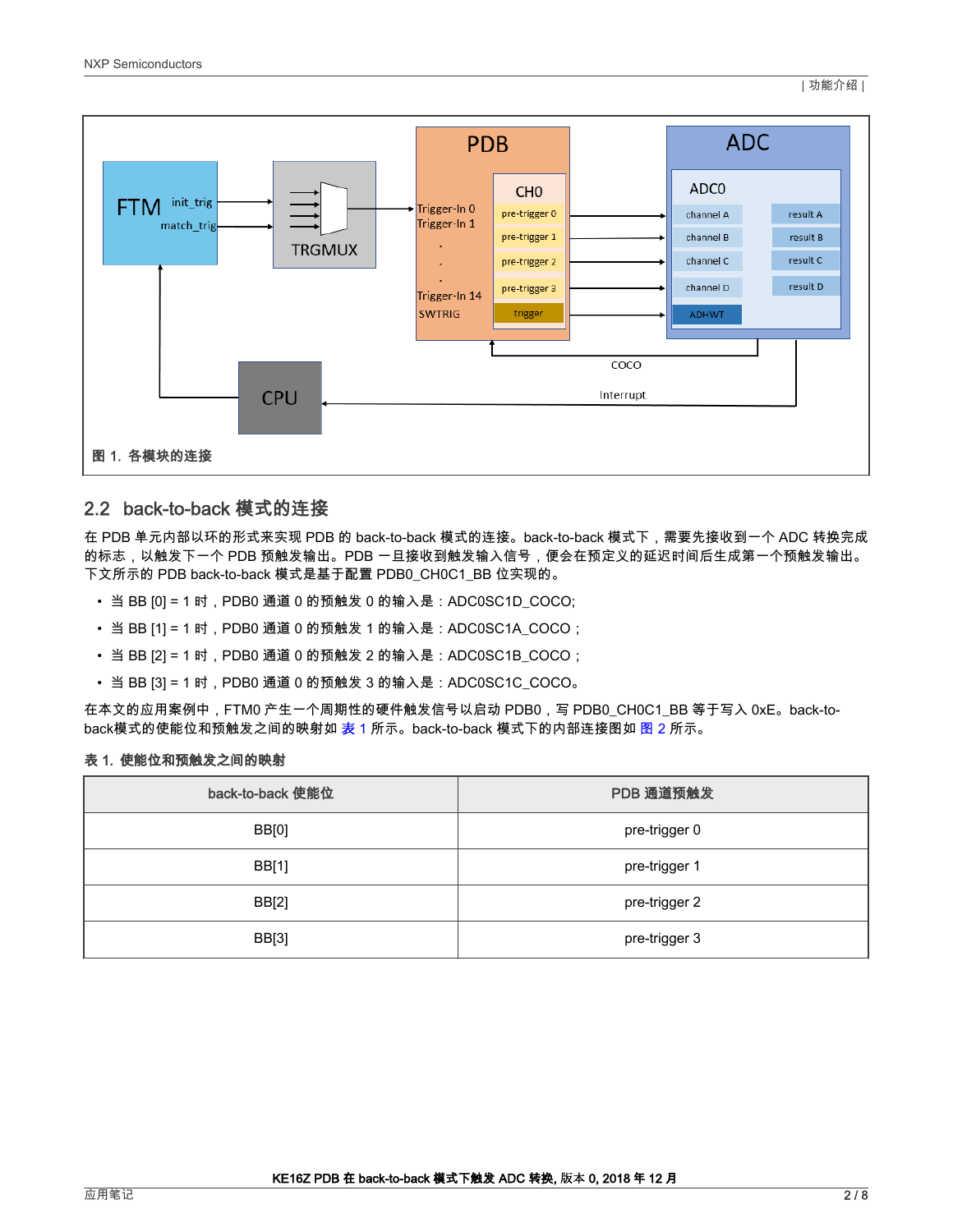<span id="page-2-0"></span>

## 2.3 PDB 预触发和触发输出的时序

KE16Z MCU 仅具有一个 PDB 模块和一个 ADC 模块。PDB0 通道 0 与 ADC0 模块关联,并且 PDB0 通道 0 具有四个预触发输 出。每个预触发输出和触发输出都连接到 ADC 硬件输入。 预触发用于在实际触发发生之前对 ADC 模块进行预处理。当 ADC 接 收到触发信号的上升沿时,ADC 将根据预触发条件确定的前提条件开始转换。

ADC 模块有四组配置和结果寄存器,例如 ADC\_SC1A 和 ADC\_RA。 因此,ADC 可以在四个不同的模拟输入源之间交替转换。 PDB 预触发输出用于指定接下来哪个信号会被 ADC 采样。当预触发 m 置位时,根据第 m 组配置寄存器的配置来触发 ADC 转 换,转换结果会存储在 m 组的结果寄存器中。将 PDB0\_CH0C1\_BB 设置为 0xE,PDB0 至 ADC0 触发的预触发和触发输出的时 序图,如 <u>图 3</u> 所示。

在 back-to-back 模式下,PDB0 触发 ADC0 转换的过程分为以下步骤:

- 1. FTM0 产生周期性的通道匹配触发信号以启动 PDB0。
- 2. 当外部触发信号输入到 PDB0 时,经过预定义的延迟时间后生成预触发 0,通过配置 PDB0\_CH0DLY0\_DLY 来设置预定 义延迟时间。此预触发 0 的信号输出后可以触发一个 ADC0 通道转换。
- 3. BB [1] 设置为 1,ADC 转换完成的标志位 COCOA,会触发 PDB0 的预触发 1。此预触发 1 的信号输出后可以触发一个 ADC0 通道转换。
- 4. BB [2] 设置为 1,ADC 转换完成的标志位 COCOB,会触发 PDB0 的预触发 2。此预触发 2 的信号输出后可以触发一个 ADC0 通道转换。
- 5. BB [3] 设置为 1,ADC 转换完成的标志位 COCOC,会触发 PDB0 的预触发 3。此预触发 3 的信号输出后可以触发一个 ADC0 通道转换。
- 6. 在一个 FTM0 周期之后,FTM0 会向再产生一个触发信号去触发 PDB0,以启动下一轮的 ADC0 转换。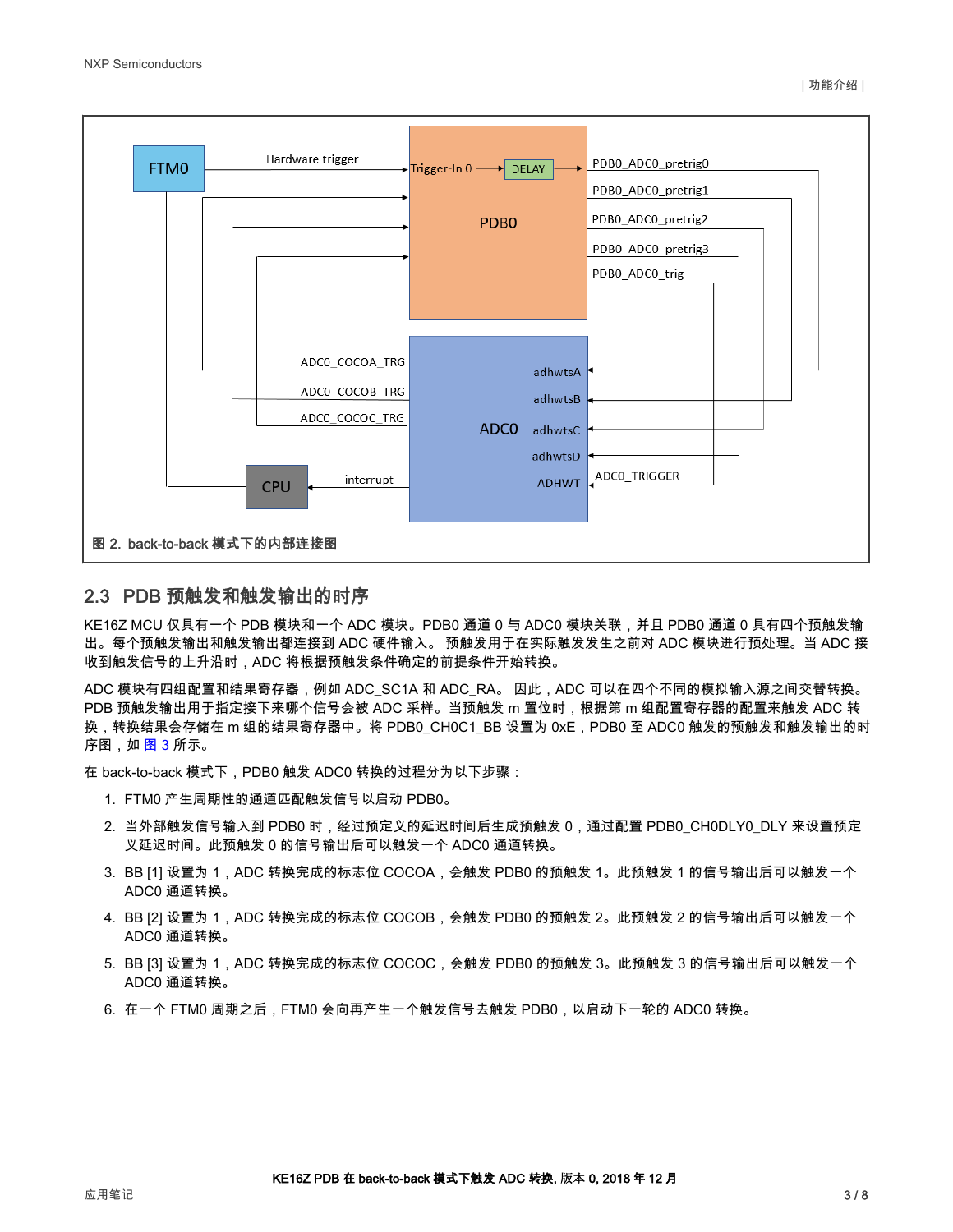<span id="page-3-0"></span>

## 3 实现细节

下文介绍的是一个 PDB 在 back-to-back 模式下触发多个 ADC 通道转换的应用案例的实现细节。在本次的应用案例中,必须配 置 FTM0,PDB0,ADC0 三个外设来实现。FTM0 产生一个周期性的外部触发信号,以启动 PDB0 通道 0 触发信号。然后,PDB0 在 back-to-back 模式下触发四个 ADC 通道交替转换。

## 3.1 FTM 配置

配置 FTM0 模块产生通道匹配触发信号。KE16Z 的 TRGMUX 模块可以实现各模块之间内连。在本次的应用案例中,FTM 的触 发信号会作为一个外部的输入信号连接到 TRGMUX 的输入,TRGMUX 的输出作为 PDB0 触发的输入。必须通过配置 TRGMUX,来实现 FTM0 和 PTB0 触发信号的连接。

```
/* select FTM0 hardware trigger as PDB0 trigger input */
TRGMUX SetTriggerSource(TRGMUX0, kTRGMUX Pdb0, kTRGMUX TriggerInput0, kTRGMUX SourceFtm0);
```
通过配置 TRGMUX,将 FTM0 硬件触发输出作为 PDB0 的触发输入。FTM0 的触发输出信号连接到 PDB0 的 Trigger-In 0。

初始化 FTM0 以输出边沿对齐的 PWM 信号,PWM 的频率配置为 100 Hz。通过将 FTM0\_EXTTRIG\_CH0TRIG 设置为 1,选择 FTM0 通道 0 以产生外部触发。

### 供参考的初始化代码如下:

```
/* Initialize FTM module.
*/ FTM GetDefaultConfig(&ftmConfigStruct);
ftmConfigStruct.extTriggers = kFTM_Chnl0Trigger; /* Enable to output the trigger. */
FTM_Init(DEMO_FTM_BASE, &ftmConfigStruct);
/* Configure ftm params with frequency 100Hz */
pwmParam.chnlNumber = kFTM Chnl 0;pwmParam.level = pwmLevel;
pwmParam.dutyCyclePercent = 50U; /* Percent: 0 - 100. */
pwmParam.firstEdgeDelayPercent = 0U;
FTM_SetupPwm(DEMO_FTM_BASE, &pwmParam, 1U, kFTM_EdgeAlignedPwm, DEMO_FTM_PWM_HZ,
DEMO_FTM_COUNTER_CLOCK_HZ);
```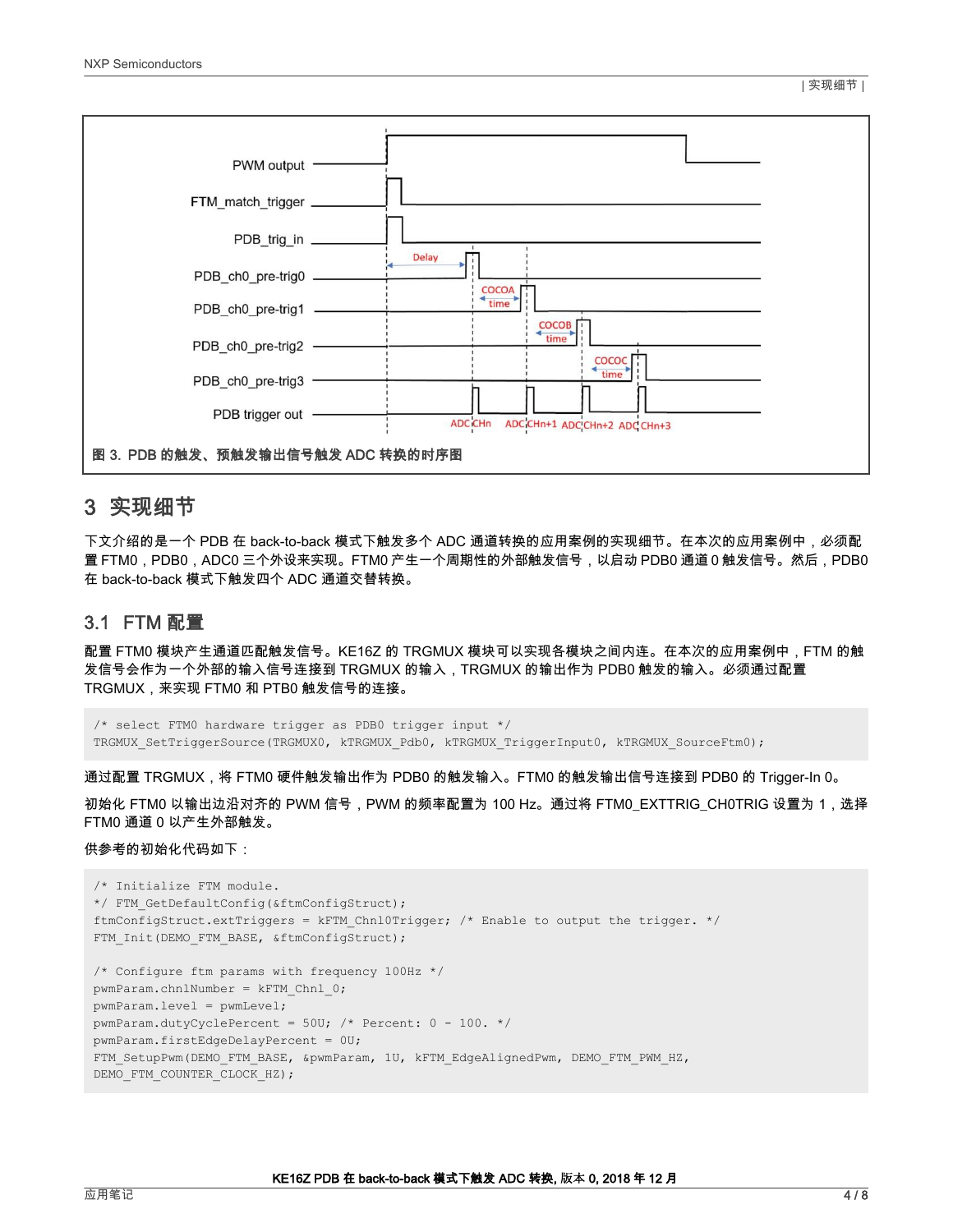<span id="page-4-0"></span>PDB0 在 back-to-back 模式下触发四个 ADC0 通道交替转换。除了 ADC0 时钟选择,判断和一些基本的初始化配置外,在本次 应用案例中还需要注意几点。

将 ADC0\_SC2\_ADTRG 设置为 1 可以使能 ADC0 的 PDB0 硬件触发。ADC0 包含四组配置和结果寄存器:A,B,C,D,将 ADC0\_SC1m\_ADCH 设置为通道号可以选择外部通道作为 ADC0 输入,将 ADC0\_SC1D\_AIEN 设置为 1 可以启用转换完成中断。

```
/* Enable hardware trigger mode. */
ADC12 EnableHardwareTrigger(DEMO_ADC_BASE, true);
/* Configure the ADC12 conversion channels and interrupt. */
adc12ChannelConfigStruct.enableInterruptOnConversionCompleted = false;
adc12ChannelConfigStruct.channelNumber = DEMO_ADC_USER_CHANNEL;
ADC12 SetChannelConfig(DEMO ADC BASE, DEMO ADC CHANNEL GROUP, &adc12ChannelConfigStruct);
adc12ChannelConfigStruct.enableInterruptOnConversionCompleted = false;
adc12ChannelConfigStruct.channelNumber = DEMO ADC USER CHANNEL+26;
ADC12_SetChannelConfig(DEMO_ADC_BASE, DEMO_ADC_CHANNEL_GROUP+27, &adc12ChannelConfigStruct);
adc12ChannelConfigStruct.enableInterruptOnConversionCompleted = false;
adc12ChannelConfigStruct.channelNumber = DEMO_ADC_USER_CHANNEL+29;
ADC12 SetChannelConfig(DEMO_ADC_BASE, DEMO_ADC_CHANNEL_GROUP+2, &adc12ChannelConfigStruct);
```

```
adc12ChannelConfigStruct.enableInterruptOnConversionCompleted = true;
adc12ChannelConfigStruct.channelNumber = DEMO ADC USER CHANNEL+30;
ADC12_SetChannelConfig(DEMO_ADC_BASE, DEMO_ADC_CHANNEL_GROUP+3, &adc12ChannelConfigStruct);
```
## 3.3 PDB 配置

PDB0 产生预触发,触发信号输出到 ADC0。为了使 PDB0 在双向模式下正常工作,在配置 PDB0 时需要注意几点。在以下内容 中将提供有关 PDB0 的配置详细信息:

#### 1. 时钟选择

PDB 模块的唯一时钟源是系统时钟。通过将 PCC\_PDB0\_CGC 设置为 1,确保 PDB0 开启了系统时钟。

```
/* Enable PDB0 clock. */
CLOCK_EnableClock(kCLOCK_Pdb0);
```
#### 2. 启用并选择 PDB0 的触发源

PDB0 的某些功能由 PDB0\_SC 寄存器配置。当 PDB0\_SC\_LDOK 设置为 1 后,在检测到触发输入事件时, PDB0 会将缓 冲区的值加载到内部寄存器中。因此,该位可以最后写入以更新 MOD,IDLY 和其它之前已经写入寄存器内部缓冲区的值。

将 PDB0\_SC\_PDBEN 设置为 1 以启用 PDB 功能。PDB0 包含一个计数器,该计数器用于实现各个 PDB 通道的延时,当 启用 PDB0 时,该计数器将复位并启动。

将 PDB0\_SC\_LDMOD 设置为 0,可以在将 1 写入 PDB0\_SC\_LDOK 之后立即将缓冲区中的值加载到内部寄存器中。

将 PDB0 \_SC\_PRESCALER 和 PDB0\_SC\_MUTL 设置成适当的值,对计数器的时钟进行分频,它们用于计算延迟时间。

PDB0 通道 0 有高达 15 个触发输入源,将 PDB0\_SC\_TRGSEL 设置为 0,以选择 Trigger-In 0 作为触发输入源。

```
/* Initialize PDB module. */
PDB GetDefaultConfig(&pdbConfigStruct);
/* The trigger would be selected by TRGMUX. */
pdbConfigStruct.triggerInputSource = kPDB_TriggerInput0;
PDB_Init(DEMO_PDB_BASE, &pdbConfigStruct);
```
#### 3. PDB0 模数和通道延迟时间配置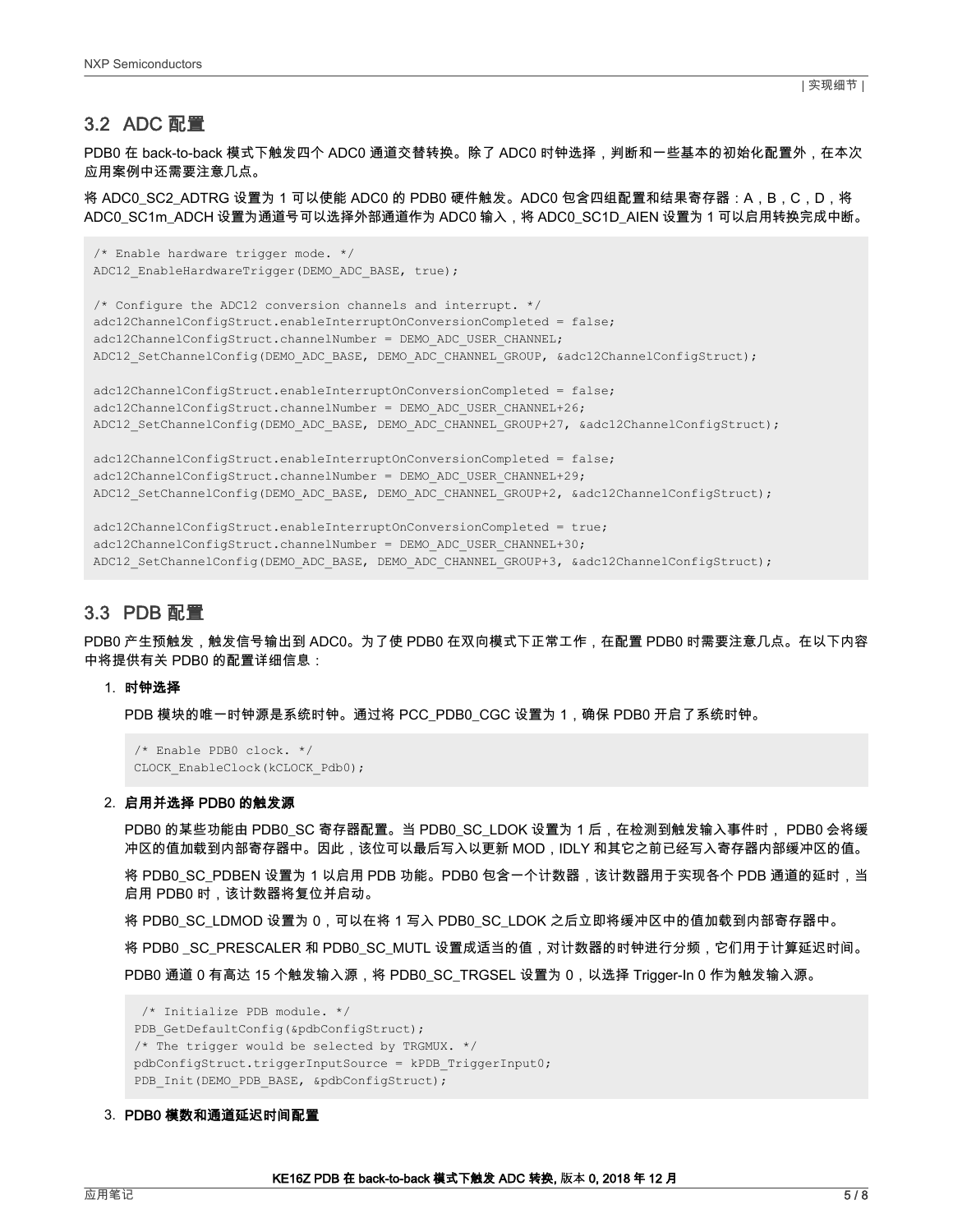<span id="page-5-0"></span>不使用 PDB 的 mod,但必须将其设置为适当的值。它应该大于延迟值。延迟值确定预触发的延迟时间。在本应用案例中, 将 mod(PDB0\_MOD\_MOD)设置为 2000,并将通道 0 的预触发 0 延迟值(PDB0\_CH0DLY0\_DLY)设置为 500。在 back-to-back 模式下,无需为其他预触发配置延迟值。预触发的通道延迟时间由时钟,预分频比,乘法因子和延迟值确定。

/\* Configure the PDB mod. \*/ PDB\_SetModulusValue(DEMO\_PDB\_BASE, DEMO\_PDB\_MODULO\_VALUE); /\* Configure the PDB pre-Trigger 0 delay time. \*/ PDB\_SetADCPreTriggerDelayValue(DEMO\_PDB\_BASE, DEMO\_PDB\_TRIGGER\_CHANNEL, DEMO\_PDB\_PRETRIGGER\_CHANNEL, DEMO\_PDB\_PRETRIGGER\_DELAY\_VALUE);

#### 4. back-to-back 模式配置

将 PDB0\_CH0C1\_EN 设置为 0xF,以使能 PDB0 通道 0 的四个预触发。

将 PDB0\_CH0C1\_TOS [0] 设置为 1 ,当检测到选定的触发输入信号的上升沿之后,经过计数器计数延迟的时间加上一个 外设时钟周期的时间后,预触发 0 就会置位。其他三个预触发处于旁路模式。

将 PDB0\_CH0C1\_BB 设置为 0xE,在 back-to-back 模式下启用预触发 1,预触发 2 和预触发 3。当第一个 ADC 转换完成 标志 COCOA 时置位时,它可以触发下一个 PDB0 的预触发,并且此预触发输出可以触发下一个 ADC 转换。

/\* Configure the ADC Pre-Trigger. \*/

PDB\_SetADCPreTriggerDelayValue(DEMO\_PDB\_BASE, DEMO\_PDB\_TRIGGER\_CHANNEL, DEMO\_PDB\_PRETRIGGER\_CHANNEL, DEMO\_PDB\_PRETRIGGER\_DELAY\_VALUE);

```
/* PDB Channel Back-to-back Enable / PDB Channel Pre-Trigger Enable / PDB Channel Pre-Trigger
Output Select */
```

```
pdbAdcPreTriggerConfigStruct.enablePreTriggerMask = (1U << DEMO_PDB_PRETRIGGER_CHANNEL)|(1U <<
DEMO_PDB_PRETRIGGER_CHANNEL+1)|(1U << DEMO_PDB_PRETRIGGER_CHANNEL+2)|(1U <<
DEMO_PDB_PRETRIGGER_CHANNEL+3);
```

```
pdbAdcPreTriggerConfigStruct.enableOutputMask = (1U << DEMO_PDB_PRETRIGGER_CHANNEL);
pdbAdcPreTriggerConfigStruct.enableBackToBackOperationMask = (1U <<
```
DEMO\_PDB\_PRETRIGGER\_CHANNEL+1)

```
|(1U << DEMO_PDB_PRETRIGGER_CHANNEL+2)|(1U << DEMO_PDB_PRETRIGGER_CHANNEL+3);
 PDB_SetADCPreTriggerConfig(DEMO_PDB_BASE, DEMO_PDB_TRIGGER_CHANNEL,
&pdbAdcPreTriggerConfigStruct);
```
#### 5. 加载完成

模数(Modulus)寄存器,通道 0 延迟 0 寄存器和其它寄存器都是有内部缓冲区的,写入该寄存器的任何值都将写入其内 部缓冲区。仅在将 1 写入 PDB0\_SC\_LDOK 位之后,才将该寄存器的内部缓冲区中的值加载到该寄存器中。

```
/* Load PDB counter register. */
PDB_DoLoadValues(DEMO_PDB_BASE);
```
## 4 结论

本应用笔记介绍了 FTM,PDB 和 ADC 的互连,并介绍了如何使用 PDB 的 back-to-back 模式来实现周期性触发的四个 ADC 通 道转换。用户可以通过本文提供的参考配置细节轻松地实现该功能。

## 5 参考资料

恩智浦网站上提供以下参考资料:

- 1. KE16Z Reference Manual (文档 [KE1xZP48M48SF0RM\)](https://www.nxp.com.cn/docs/en/reference-manual/KE1xZP48M48SF0RM.pdf)
- 2. 《在 KE1xF 上使用 FTM、PDB 和 ADC 驱动双 PMSM FOC 和 PFC》(文档 [AN5380\)](https://www.nxp.com/docs/zh/application-note/AN5380.pdf)
- 3. Synchronize Analog Modules and Timers with PDB Modules in MC9S08MP16(文档 [AN4424](https://www.nxp.com/docs/en/application-note/AN4424.pdf))
- 4. Tips and Tricks Using PDB in Motor Control Applications on Kinetis (文档 [AN4822\)](https://www.nxp.com/docs/en/application-note/AN4822.pdf)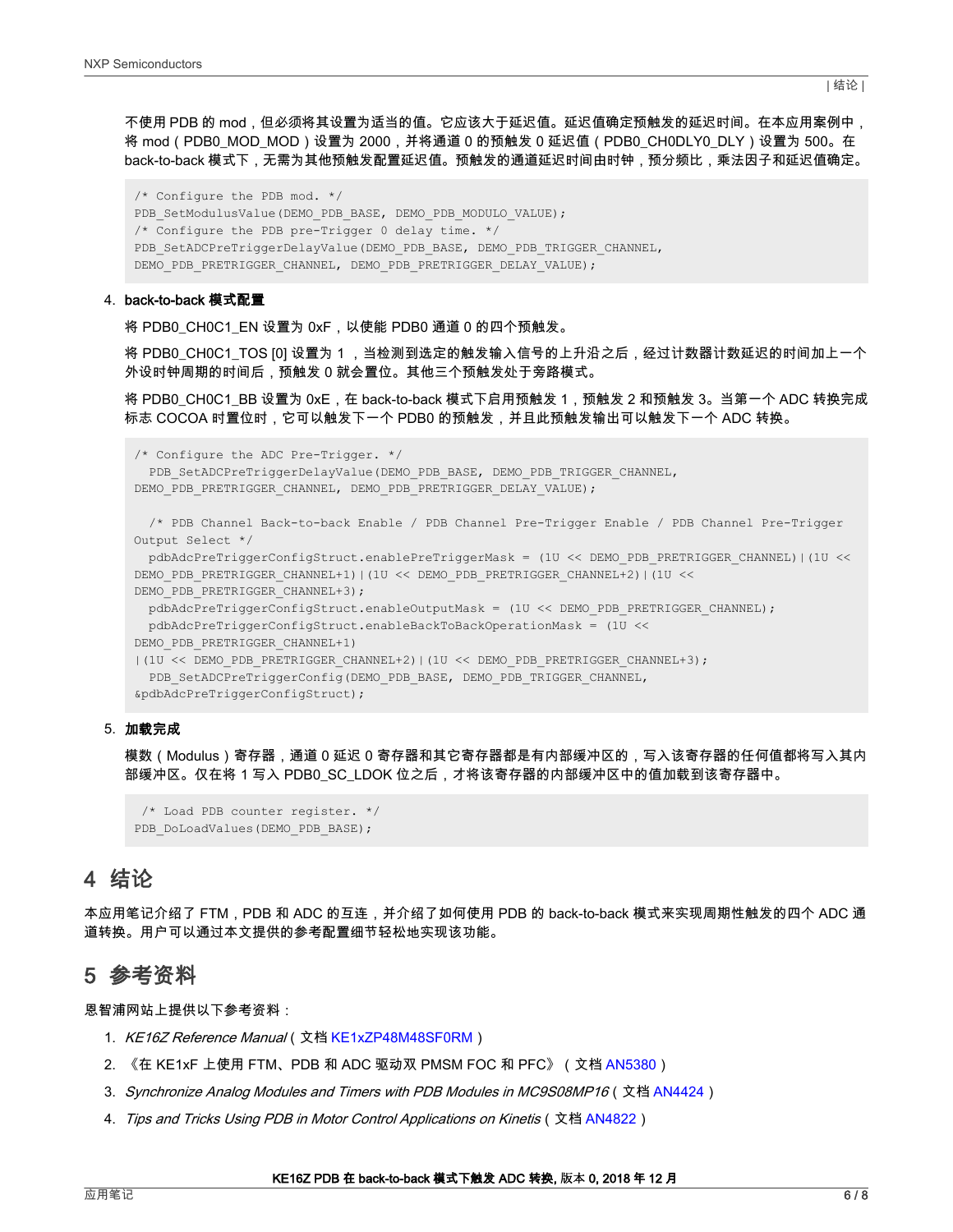5. PDB Driver for the MC9S08GW64 [\(AN4163\)](https://www.nxp.com/docs/en/application-note/AN4163.pdf)